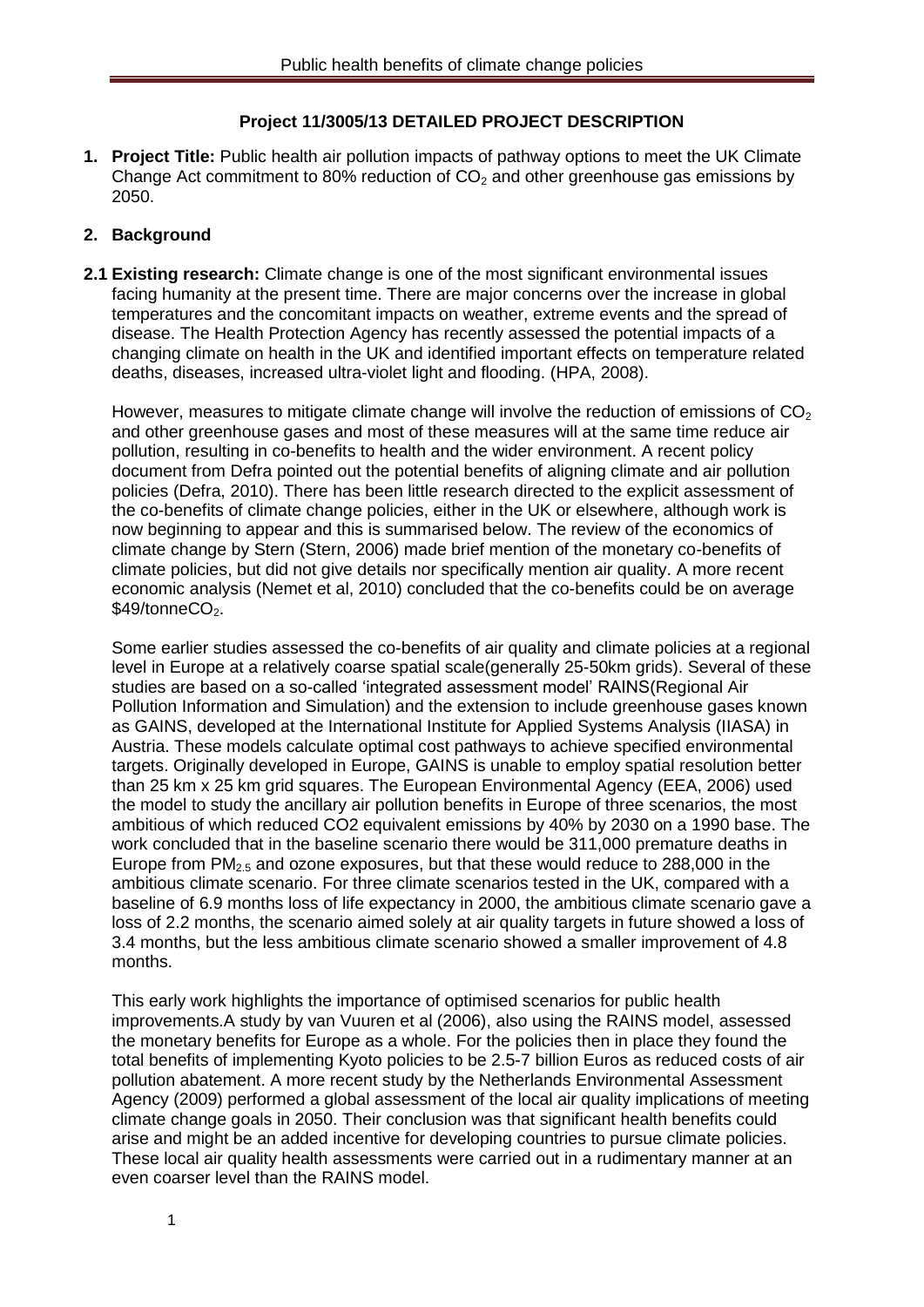A recent study (Rypdal et al, 2009) illustrated the trade-offs involved in reducing air pollutants such as sulphur dioxide  $(SO<sub>2</sub>)$  which act to cool the Earth's climate. They suggested that in formulating policies targeted at climate, reductions in  $SO_2$  and  $NO<sub>x</sub>$ (another important air pollutant) should be ignored, even though such reductions would bring health and environmental benefits.

A global study reporting the ancillary benefits to air pollution from improvements to the world's motor vehicle fleets has been published by Walsh (Walsh 2008). This work showed that stringent emission controls, especially from diesel engines are required to achieve improved public health. An analysis of the UK policy of encouraging the use of diesel cars on climate change/fuel economy grounds (Mazzi and Dowlatabadi, 2007), estimated that the consequent increased emission of particles would be responsible for 20-300 deaths per year in the UK. A recent assessment of the air quality and climate benefits over the globe has been published (UNEP/WMO, 2011) which showed that reducing air pollutants (black carbon and ozone) could have major health benefits, particularly in Asia, as well as mitigating nearterm (~40 years) climate change. The Lead Applicant in the current proposal was a lead author in this study.

A paper specifically addressing the implications of climate policies for the UK was published by the Lead Applicant in this project (Williams, 2007). This considered the implications for what was then a hypothetical UK climate change target of 60% reduction in CO2-equivalents by 2050. The study showed that impacts of air pollution on mortality and morbidity in London in 2050 could be roughly halved compared to 'business as usual'. Since that paper, an even more ambitious target of 80% reduction is now in UK law.

A series of papers in The Lancet in 2009 addressed climate change issues. One paper (Woodcock et al, 2009) studied the implications for health of a low carbon vehicle fleet in London, and another (Wilkinson et al, 2009) investigated the benefits of increased energy efficiency in the UK housing stock. An earlier paper (Wilkinson et al 2007) studied the impact of hydrogen fuelled vehicles on air quality and health; Dr Wilkinson is chair of the Advisory Board in the current proposal. None of these papers used scenarios based on government policies across all sectors of the economy– these have only recently emerged - nor did they assess co-benefits across the whole population of the UK.

The broad implications for air quality and public health of choices for climate policies in the UK have recently become clearer. Following the adoption of the Climate Change Act in 2008, HM Government published the Low Carbon Transition Plan (DECC, 2009) which concluded that while some policies would result in large improvements in air quality, the adverse health effects from an unmanaged major uptake of biomass (wood) in the residential sector would outweigh the air quality/health benefits from all the changes in other sectors, at a net air quality cost rising to £2.6 billion in 2022. Very recently, the Department for Energy and Climate Change (DECC, 2011) published The Carbon Plan which sets out several options for achieving the 2050 target. There are many potentially conflicting policies and trade-offs, and the report set out three illustrative scenarios, some of which show wide ranges of air quality benefits and disbenefits. Damage costs arising from air pollution were calculated based simply on total UK emissions with no detailed analysis of health impacts or their relative distribution across the population. There is clearly a need for a more detailed analysis of optimal strategies for both climate mitigation and public health in achieving the 2050 target, hence the submission of this application.

We have assembled an experienced multidisciplinary team, supplementing the capabilities of King's College London, which itself represents one of the leading centres for expertise in air pollution/health and policy research in the UK. King's has extensive experience of regional and national monitoring networks, air quality dispersion modelling for policy options, such as the London Mayor's air quality strategy (GLA, 2010b) and London Congestion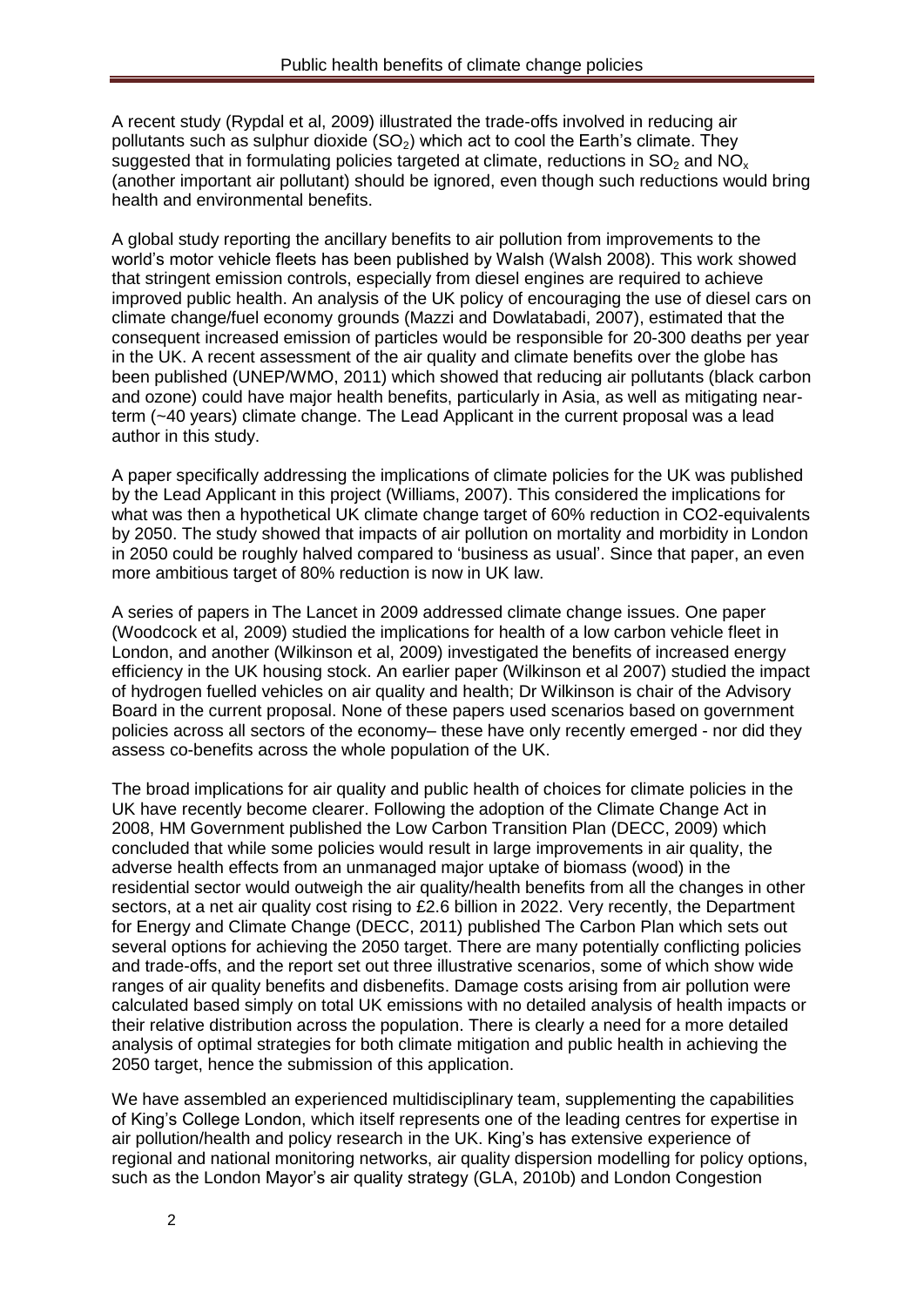Charging (Kelly et al., 2011), and development of emissions inventories both regionally and nationally (Beevers et al, 2011). We are currently leading DEFRA's model intercomparison exercise (Carslaw and Ropkins, 2012).

Research at King's has focussed on various air quality-related areas including: air quality measurements (NERC -ClearFlo); in-vitro measurements of air quality toxicity (where King's are world leaders); evaluation of traffic control policies, air quality epidemiology and health impact assessments. Members of the King's group have been involved in the authorship of reports on short term climate forcing, emissions inventory development, dispersion model development and research into exposure science. Our expertise was recognised in 2009 by the inclusion of King's College London along with Imperial College and St George's, University of London in the recently established MRC/HPA Centre for Environment and Health [\(http://www.environment-health.ac.uk/\)](http://www.environment-health.ac.uk/). We recently led a successful research bid to study the effects of traffic pollution and health in London funded by NERC/MRC/DH.

Members of the King's group are represented on influential national and international scientific panels including: UNECE CLRTAP(UN Economic Commission for Europe Convention on Long Range Transboundary Air Pollution), WHO (World Health Organisation), COMEAP (Committee on the Medical Effects of Air Pollutants, the expert advisory group of the Department of Health in the UK), QUARK( Quantification of air pollution health effects, a sub-group of COMEAP) and AQEG(the Air Quality Expert Group, the Defra advisory group on air pollution). We have a great deal of experience in linked policy related model outputs to health data in London for epidemiological studies (Tonne et al, 2008 and 2010).

Finally, in collaboration with colleagues at the London School of Hygiene and Tropical Medicine (LSHTM) we have published research on the influence of climate change policies on air quality and health impacts in London. One paper (Wilkinson et al., 2007) was referred to above and the second, (Woodcock et al., 2009) studied the air quality implications of meeting  $CO<sub>2</sub>$  emissions targets in the vehicle fleet in London. Another of this Lancet series with which we were concerned examined the beneficial and non-beneficial effects on air pollution of controlling shorter-lived greenhouse gases (such as black carbon and ozone) (Smith et al 2009).

In addition to King's expertise, we have included in the team two experts in epidemiology with specific expertise in air pollution and in investigating health inequalities, namely Dr Kees de Hoogh and Dr Mireille Toledano of Imperial College. Dr Kees de Hoogh specialises in exposure assessment for studies on environment and health in the Department of Epidemiology and Biostatistics at Imperial College London. He is responsible for exposure modelling and mapping on a number of epidemiological projects for the Small Area Health Statistics Unit (SAHSU), including projects investigating health effects of landfill sites, mobile phone masts and power lines. Both he and Dr Toledano will help investigate the inequalities in health impacts. The issue of health inequalities will be studied extensively using the existing datasets held at the Small Area Statistics Unit (SASHU), Imperial College and including expertise from the LSHTM.

To ensure that the project is well grounded in current public health thinking, we have included in the team Dr David Pencheon, Director of the NHS Sustainable Development unit who has a particular interest in climate change issues affecting public health<sup>1</sup>. Quantifying the comparative size of these public health co-benefits is a crucial part of the overall national research need to prioritise actions for health and health research at a national and

**.** 

<sup>&</sup>lt;sup>1</sup> This along with the inclusion of Profs Anderson and Wilkinson addresses a comment from the referees to widen the team to include public health expertise.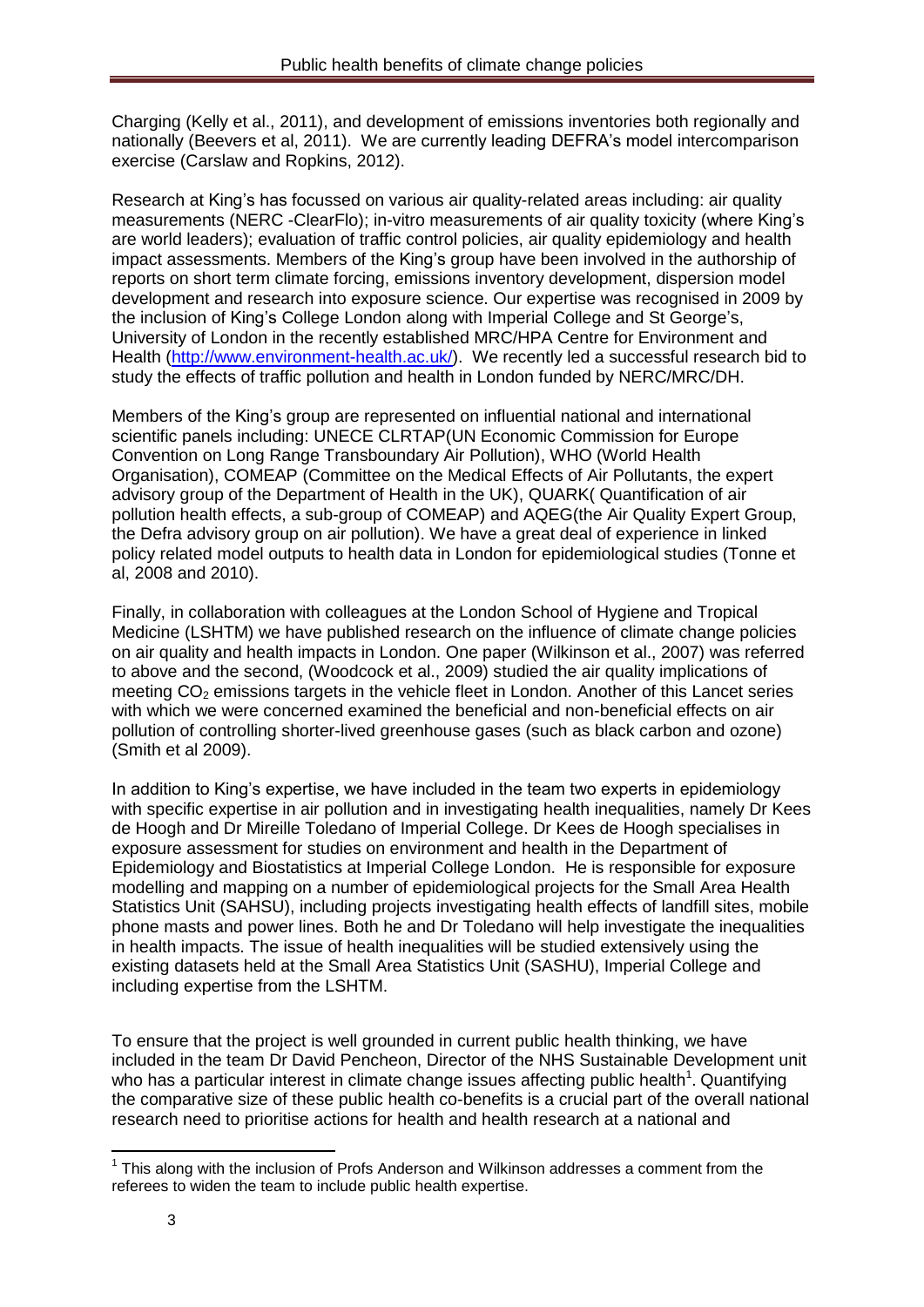international level. Although the evidence is strong that action on long term mitigation to climate change can have shorter term public health benefits the research being proposed will be an important part of the discourse, policy and action that is required to help us move to the next level by quantifying these co-benefits (especially in the field of air quality). Dr Pencheon will provide a contribution to the project in terms of policy implications for public health and networking with the rest of the public health and sustainability research community.

We have included in the team Dr Michael Holland, an experienced economist who will carry out the monetisation of the health impacts, including with Dr Pencheon assessments of the economic impacts on the NHS. Dr Holland carried out similar analyses for the UK Air Quality Strategy and for the EU Thematic Strategy on Air Pollution. Dr Holland will translate quantified effects to economic impact and consider how uncertainties develop through the impact pathway chain, using experience gained in work for the UK Government and the European Commission.

The work proposed maps closely to the strategic objectives of the NHS call and builds substantially on existing air quality modelling and health data systems. Within it there are studies that will advance science and policy relating to air pollution, climate change and the associated public health hazards in innovative ways, particularly in terms of exposure assessment. The results will have direct relevance to policy through understanding patterns of exposure in the population, mortality and morbidity effects and their associated monetary evaluation. By bringing in expertise and relevant socioeconomic databases from SAHSU and the LSHTM, we will ensure that the questions of environmental equity and health inequalities are embedded in the project.

## **2.2 Risks and benefits**

There is no direct risk to individuals in this study. Also, there is little risk that the project will not be completed because we shall be using data that are available and methods that are well established. The benefits of the study will be the quantification of the balance of risks and benefits to society over a time period between now and 2050.

## **2.3 Rationale for current study**

In the recent Environmental Audit Committee report (HoC, 2011) it states that: "In 2010 the Environmental Audit Committee reported on air quality and found that it was shortening the life expectancy of people in the UK by an average of seven to eight months and is costing society up to £20 billion per year. It called for an urgent step change in policy to reduce pollution from transport. Over the past year the evidence of the damage caused by air pollution has grown stronger. ........The step change called for has not happened and poor air quality is now found to be shortening the lives of up to 200,000 people by an average of 2 years. Four thousand people died as a result of the Great Smog of London in 1952 and this led to the introduction of the Clean Air Act in 1956. In 2008, 4,000 people died in London from air pollution and 30,000 died across the whole of the UK". The DH advisory committee COMEAP (2010) reported that levels of particulate matter were associated with 29,000 deaths in 2008 and a loss of life expectancy across the populations of 3-4 months of life in Scotland and Northern Ireland and 6-7 months in England and Wales. The overall societal damage costs are up to £20 billion per year<sup>2</sup>.

Current air quality policies will improve matters incrementally in the future, but the potential for a major step change will best be realised by an alignment of climate change and air quality policies. The UK, uniquely in the world, has shown a lead in incorporating in law an ambitious target for an 80% reduction in  $CO<sub>2</sub>$  equivalent emissions in 2050 compared with

 2 This and the earlier paper (Williams, 2007) showing that health damages from air pollution could be halved in 2050 addresses the referees' request for more details on the size of the health problem.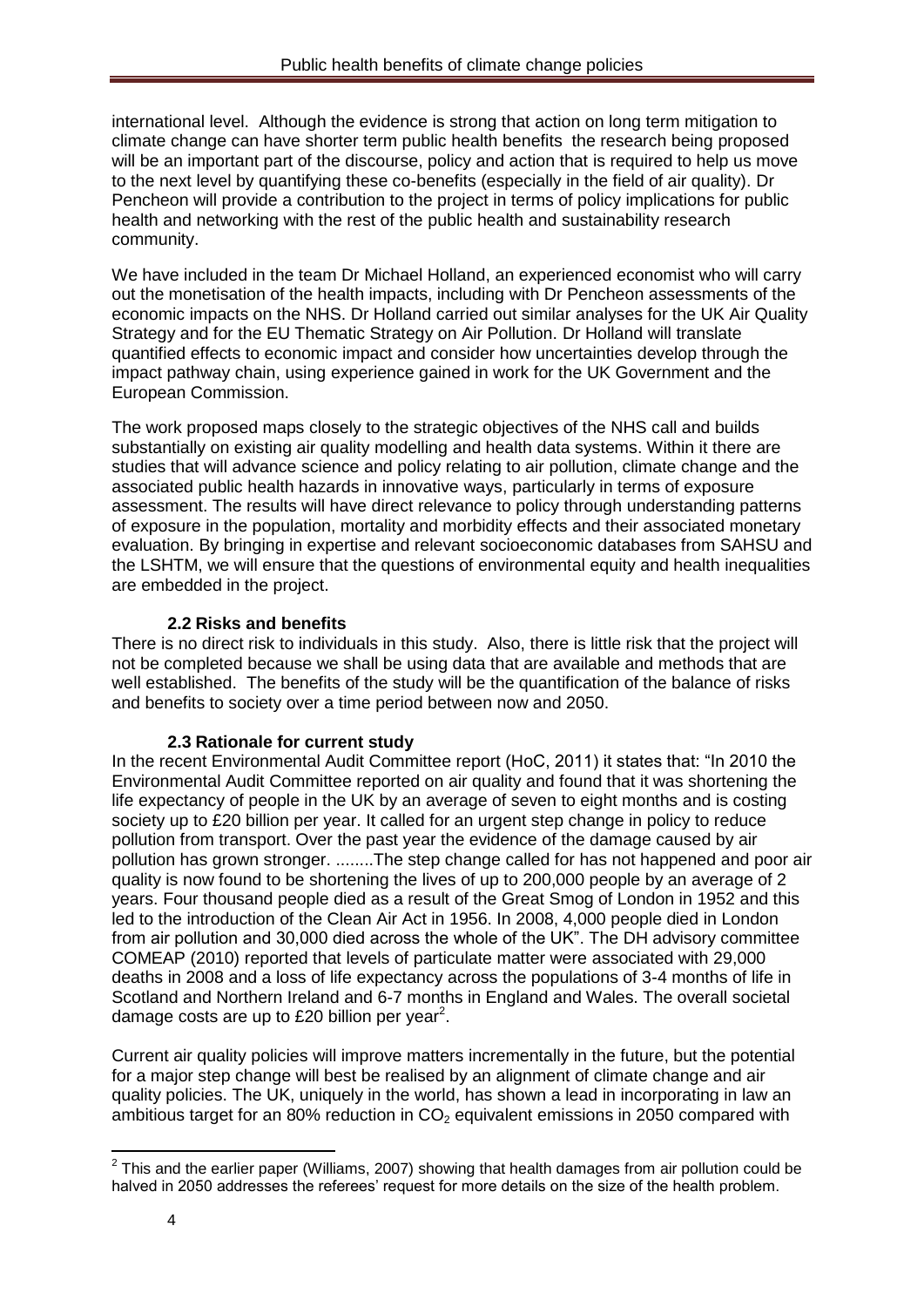1990. A reduction on this scale will mean major changes in the energy and transport systems and infrastructure in the UK, and if the right choices are made, could remove most air pollution from urban areas in the UK. However, there are options for reaching the 2050 target which might lead to increased air pollution compared with what might otherwise have occurred. One such option involves the use of bioenergy or biomass burning, which is considered to be  $CO<sub>2</sub>$  neutral but can be a major disbenefit in air quality terms. Another is the increased use of small scale distributed energy schemes where increased energy efficiency is traded off against potentially increased health damage from air pollution. Careful scrutiny of potential 2050 pathways is required to quantify what are potentially large public health impacts, in both directions.

It is clear from section 2.1 above that there has been little peer- reviewed research on the specific issue of the impacts on UK public health of realistic climate change policies. Where work has been done, it is clear that the potential benefits to public health from reduced air pollution exposure are very large and potentially represent the largest such benefits since the Clean Air Act of 1956 eliminated the notorious 'smogs' of the '50s and '60s. Equally however it is clear that if the wrong choices are made, these improvements could be foregone and the situation could actually worsen. There is a need for more accurate assessments than the fairly broad-brush estimates currently available. Moreover, no study has yet attempted to identify an optimal scenario or pathway to achieve the 2050 climate change target while at the same time maximising the benefits for public health from air pollution exposures.

# **3. Research objectives**

The overall objectives of the project are to quantify the air pollution impacts on public health in the UK from various pathways to achieve the 2050 target in the Climate Change Act 2008 of a reduction of 80% in  $CO<sub>2</sub>$ -equivalent emissions relative to 1990, and to identify one or more pathways which will maximise the benefits to public health while achieving the 2050 target. In achieving this objective, the work will be divided into four Work Packages, with a project timetable and milestones described below. The objectives in summary are:

-To develop a series of policy pathways to achieve the Climate Change Act 2050 target, spanning a maximum health benefit scenario at one extreme and a scenario that rejects the 2050 target at the other. In between these we will identify up to three scenarios which deliver increasingly large benefits for public health.

-On the basis of these scenarios, to produce air pollution emissions estimates for the UK and Europe, for 2050 in grid form across the modelling domain.

- To evaluate the air quality model for the current year and to establish the contribution to concentrations of particulate matter, nitrogen dioxide and ozone from sources within the UK and in Europe. These pollutants are the ones for which concentration-response functions are available to allow health impact assessments.

- To forecast air quality across the UK, including detailed modelling in urban areas for the future year and for the chosen policy scenarios.

- To calculate exposures at 9km x 9km resolution for the UK and at 20m x 20m resolution in major cities. Further calculate personal exposures using the time-activity model incorporating people's movements in different pollution environments.

- To calculate the impacts of the alternative future policies on mortality (and morbidity) using the life table approach. The monetary implications of the air quality impacts will also be provided.

- To assess the impacts of the climate scenarios on health inequalities in the future years (as in 4 above) will also be undertaken in the UK.

- To identify optimal strategies for maximising the public health benefits of achieving the Climate Change Act target for 2050.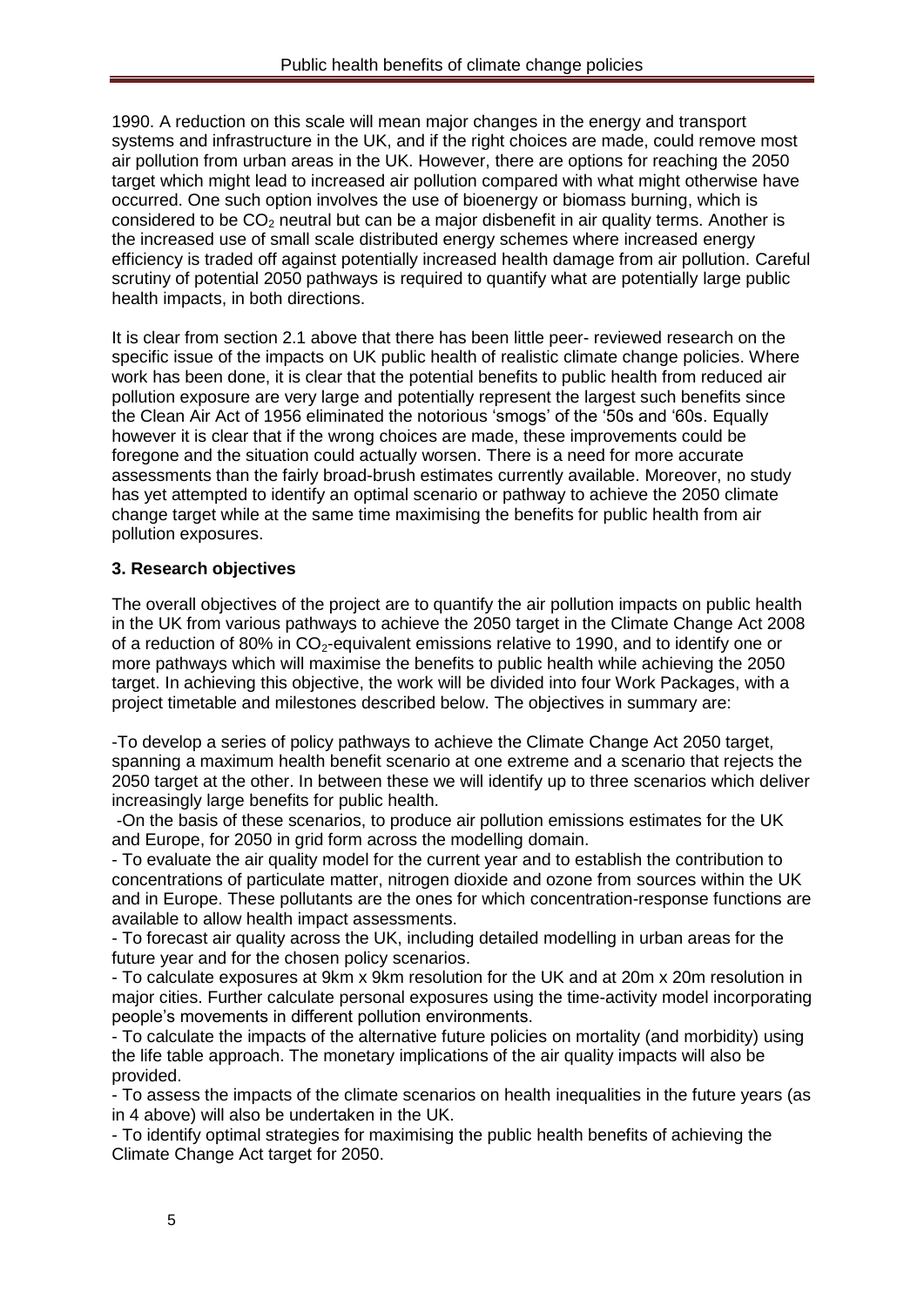To deliver these objectives the project will be subdivided into Work Packages as follows:

WP1: Future scenarios, emissions, meteorology and model set-up.

- WP2: Modelling current and future air pollution concentrations.
- WP3: Exposure modelling.

WP4: Public health outcomes from life-table calculations, assessment of health inequalities, and optimal scenario identification.

#### **Work package 1: Future scenarios, emissions, and meteorology and model set-up.**

The research will use as a starting point a series of energy scenarios published by Government, consistent with meeting its target to reduce carbon dioxide equivalent emissions by 80% by 2050 relative to 1990 (DECC, 2011). These scenarios will cover a range of different fuel uses and proportions of energy sources. This variation will in turn mean that they are likely to have quite different air pollution emissions and hence public health impacts. The options will include high/low levels of energy efficiency, renewables and nuclear in various combinations. A large number of potential scenarios will be screened using the PC-based 'do-it-yourself calculator' spreadsheet produced by DECC (available at [http://2050-calculator-tool.decc.gov.uk/pathways/\)](http://2050-calculator-tool.decc.gov.uk/pathways/) to produce a manageable set of scenarios (see objectives above) to use in the detailed air quality modelling. **Milestone: The selection of up to five scenarios and agreement on the treatment of uncertainties will be completed by Q2 of Y1.**

The calculator produces national totals of air pollutant emissions from sectors of the economy for each scenario and these emissions need to be apportioned spatially across the UK to allow accurate modelling of population exposures. This is not a trivial task and needs to be done realistically. The team will use its knowledge of pollution emission inventories in the UK to construct air pollution emission data at a spatial scale of 9km x 9km grid squares. The team already has expertise to calculate such emissions for London and across the UK (Beevers et al, 2011) and can readily convert national scenarios to finer scale emission maps for the important pollutants particulate matter (PM),  $NO<sub>2</sub>$  and the precursors of groundlevel  $O<sub>3</sub>$ . Other pollutants can be readily added as required. Emissions in the rest of Europe and from further afield are important for UK air quality and emission maps for Europe are available for current years. Using a knowledge of other countries' published projections and goals for future emissions, an emission grid for Europe will be constructed at a resolution of 81km x 81km, covering an area from North Africa in the south, to north of Finland and Iceland in the north. The west-east extent of the domain is from west of Ireland and Portugal to include the eastern former USSR, the Balkans and Turkey. Published information on emissions in the rest of Europe is available for the period up to 2025 and assumptions will be made about emission profiles beyond that date using advice from the team's extensive network of researchers in Europe. Members of the Advisory Board (Profs Amman and Simpson) are experts in this area.

Man-made and natural emissions will be derived from the European Monitoring and Evaluation Programme (EMEP, http://www.ceip.at/), European Pollutant Release and Transfer Register (EPETR), the UK National Atmospheric Emissions Inventory (Murrells et al., 2010) and the London Atmospheric Emissions Inventory (GLA, 2010a). Biogenic emissions are estimated using high resolution CORINE land cover data, meteorological data from WRF and methods described by Guenther et al. (1995) and Sanderson (2002).

Global forecasts of meteorology in future years will be used as initial conditions in the model, and will be sourced from the UK Met Office (HadGem2) climate model-one of the best in the world. Emissions from outside Europe will be represented by boundary conditions (i.e. inputs to the model) to the model grid. **Milestone: Emission maps will be produced by Q4 of Y1.**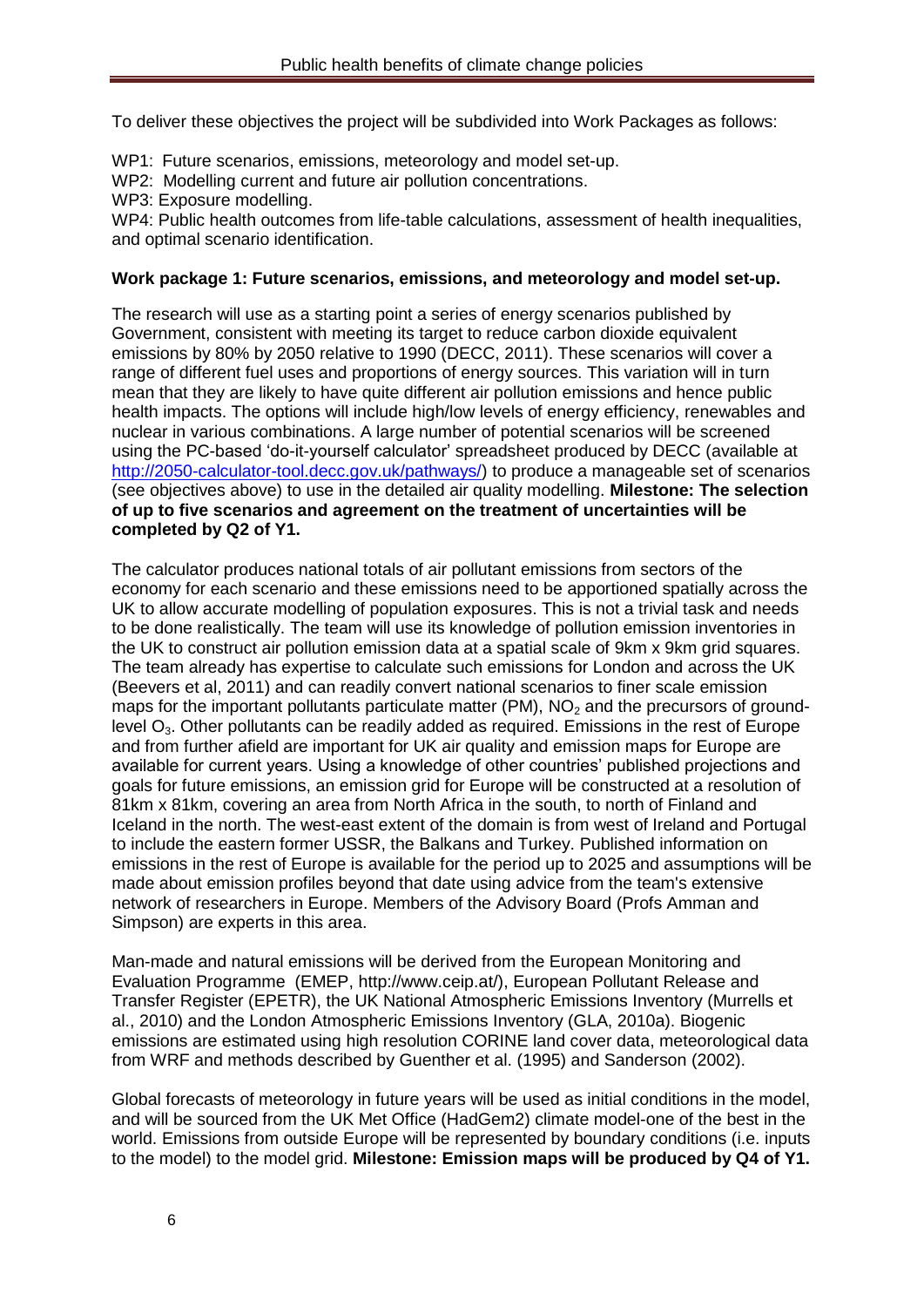Meteorological data are needed to run the air quality model. Data for current years are available and are already in use by the team. However, care will be needed to select such data for 2050 since predictions from climate models suggest that temperatures could change significantly over this time period. The team will discuss these issues with the Meteorological Office to obtain an acceptable data set. **Milestone: Meteorological data will be finalised by Q4 of Y1.**

## **Work Package 2: Modelling current and future air pollution concentrations**

Both physical and chemical processes are critical in determining air pollution concentrations to which people are exposed. Emissions can react chemically to produce toxic pollutants and atmospheric diffusion and transport are critical in determining dilution in the air. The emissions produced in WP1 will be used to run a state-of-the-art chemistry-transport model of air pollution known as CMAQ (Community Multiscale Air Quality model). The model is operational at King's and is capable of calculating air pollutant concentrations across the UK from the sources in WP1. CMAQ is widely used in the USA and Europe and is accepted as a 'standard' model. It performed well in the recent Defra model intercomparison exercise.

Exposure of the population to high levels of PM,  $NO<sub>2</sub>$  and  $O<sub>3</sub>$  occurs in UK cities and reflecting this adequately requires model predictions at a smaller spatial scale than the 9km grid used for the whole of the UK, in order to capture important exposure differences close to sources such as road traffic.

In the analysis in London, the project will use the CMAQ-urban model developed at King's and which extends the 'basic' CMAQ model to include a dispersion model (ADMS) which is applied to smaller distances, to address near road exposures. The work will use methods similar to those described in Kelly et al., 2011 and Carslaw 2011 and will result in hourly PM (including components of the PM mix such as nitrate, sulphate, primary and secondary organic aerosol), NO, NO<sub>2</sub> and O<sub>3</sub> at 20mx20m grids over London, Greater Manchester and potentially Merseyside, Birmingham, Leeds and Glasgow-Edinburgh.

This Work Package represents the core of the project and it is scheduled to be completed for all scenarios by Q4 in Y2. An interim report on progress will be given in Q2 of Year 2 when at least one scenario will have been modelled. This will give an opportunity to take stock of the direction of the project and to evaluate any problems.

**Milestone: Progress report on modelling, results for one scenario, stocktake Q2 in Y2. Milestone: Results of scenarios modelling, pollution concentrations in the UK Q4 in Y2.**

# **Work Package 3: Exposure modelling<sup>3</sup>**

Exposures of the population in the different policy scenarios will be estimated from concentrations in fixed grid squares and also in more detail using time-activity data held by King's. Exposures at the UK level will be based upon annual average concentrations of the target pollutants,  $PM_{10/2.5}$ , NO, NO<sub>2</sub> and O<sub>3</sub> from the CMAQ model at 9x9km, combined with population data.

In London, we shall use the CMAQ model outputs to estimate exposure to  $NO<sub>x</sub>$ ,  $NO<sub>2</sub>$ , exhaust and non exhaust  $PM_{10}$  and  $PM_{2.5}$ , and coarse fraction PM at the post code level. We have successfully linked these modelled estimates to health data in London in previous epidemiological studies (Tonne et al, 2008, and 2010). The link between model concentrations and postcodes will be achieved by combining the model grid (20m x 20m) and postcode areas using GIS. Estimates will be annual average for the relevant years.

**<sup>.</sup>**  $3$  WPs1 to 3 address the request of the referees to provide more detail on the modelling.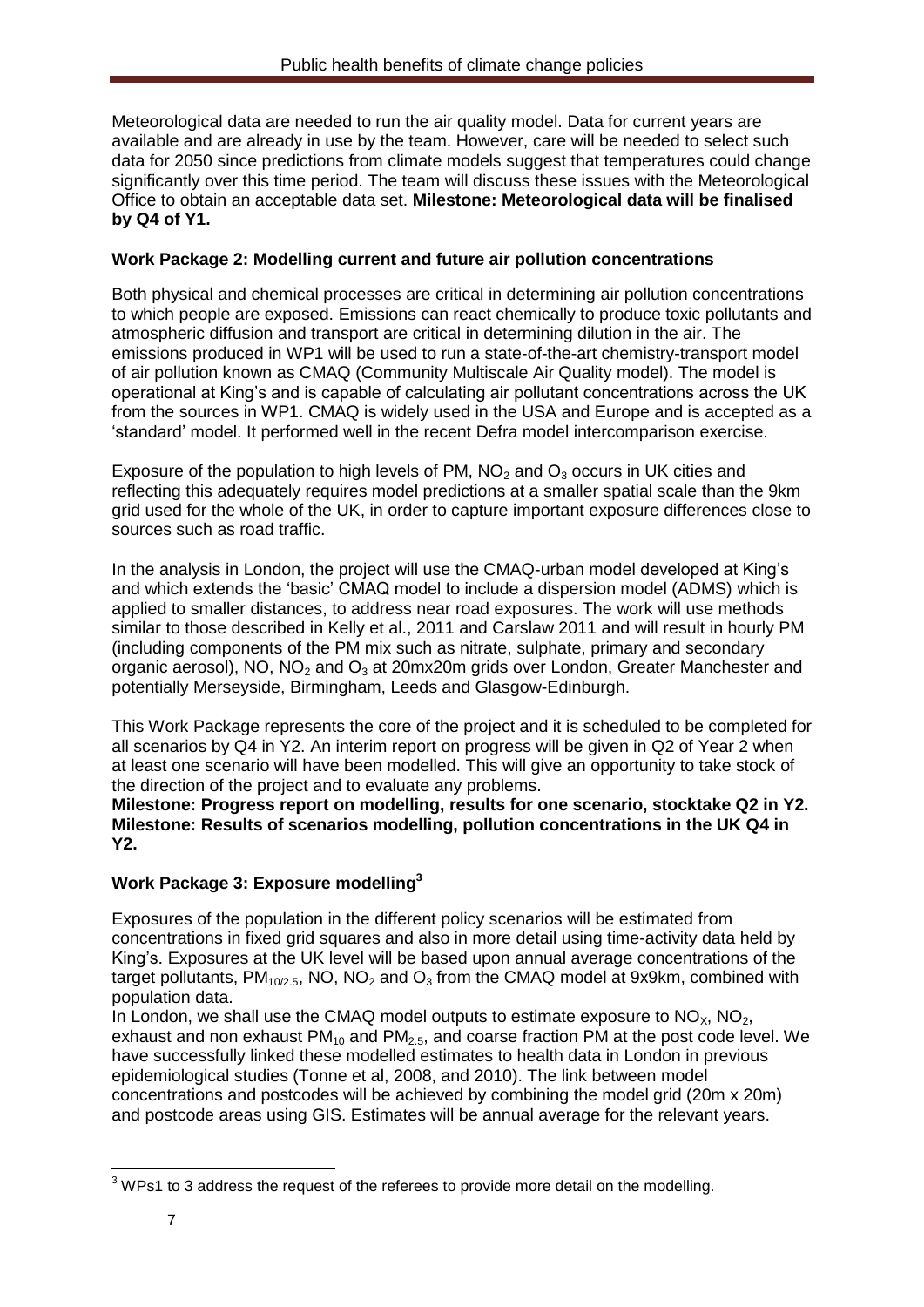#### **Milestone: Exposure assessments by grid square across the UK, and post code level in London Q1 in Y3.**

A more sophisticated representation of personal exposure will also be developed in this Work Package. This will use the time activity exposure model developed as part of the MRC/NERC Traffic and Health project. Using the combination of the CMAQ-urban model we shall model more realistic personal exposures using data from the Transport for London Household survey which is held by King's and which includes highly detailed information for over 200,000 journeys and a sample of 90,000 households, from which detailed assessments of exposure to air pollution can be made. Together these datasets represent a detailed picture of travel in London which provides trip details from start location to end location, by purpose, time of day and day of week, and incorporates extensive demographic and socioeconomic data. This will provide a population-level outdoor exposure estimate based upon the air pollution concentration, time exposed in each location and breathing rate. Furthermore the data will enable us to investigate variations in exposure to air pollution by the socioeconomic and demographic factors such as age, gender, ethnicity and social deprivation.

### **Milestone: Personal exposures from time-activity/socio-economic data in London Q1 in Y3.**

The different measures of exposures will be used to assess inequalities in exposure by socio-economic factors in each scenario to assess where the priorities will lie in the investigation of the inequalities in health impacts in the next Work Package. Exposure measures for the different scenarios will be rescaled to Output Areas (OA), the area unit for which census data has been collected to inform the deprivation indexes used in this study. The rescaling will be performed within a GIS by intersecting the exposure grids with the OA boundaries and subsequently population- weight the exposures using postcode headcount data. We will consider several approaches to measure deprivation. We will explore inequalities in exposure according to several different measures of deprivation including the Carstairs Index and Indices of Multiple Deprivation, in order to account for multiple dimensions of deprivation. The Carstairs Index has one advantage over alternatives in that it is a UK-wide deprivation score which includes information about unemployment, car ownership, overcrowding and low social class, and will be used to assess the inequalities between exposure and socio-economic status. We will also investigate the availability of data on possible future trends in deprivation across the UK. To analyse national and regional trends, the associations will be explored at country, regional and city level.

### **Milestone: Assessment of scale of exposure inequalities across the UK and in detail in London Q2 in Y3<sup>4</sup> .**

### **Work Package 4: Public health outcomes from life-table calculations and optimal scenario identification**

The impacts of the various scenarios on public health will be assessed using methods currently used in Government impact assessments. This assessment involves the use of concentration-response relationships derived from epidemiological studies and applied to spatially resolved pollution concentration data in a well-established and accepted methodology. Throughout the lifetime of the project, the literature will be scrutinised to keep abreast of developments in research which might lead to the current concentration-response functions being updated. This will draw on a systematic literature review and meta-analyses already being undertaken by one of the team (Prof. Anderson). The first step in WP 4 will be

<sup>————————————————————&</sup>lt;br><sup>4</sup> This and the subsequent health impact work in WP4 deal with the comment of the referees to clarify how inequalities would be addressed.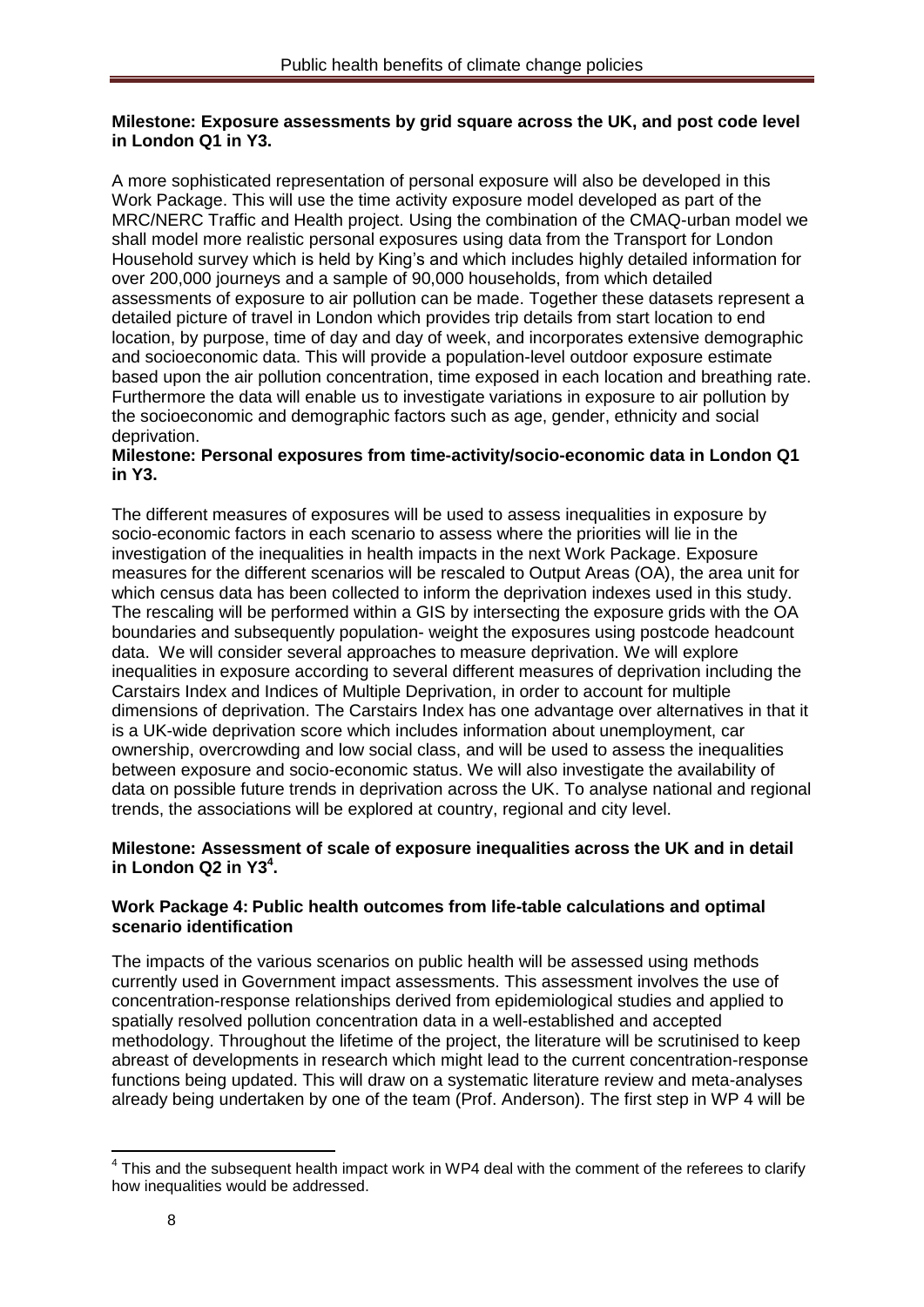#### to decide on such functions to be used. **Milestone: Decide on concentration-response functions for health impact assessment Q1in Y3.**

Mortality outcomes will be expressed as life-years lost or gained and as deaths brought forward associated with air pollution using well-established life-table methods (Miller and Hurley, 2003), and taking due account of uncertainties in the lag between exposure and health outcome. Morbidity impacts in terms of hospital admissions will also be estimated. Mortality and morbidity impacts will be assessed using methods agreed by COMEAP (the Department of Health expert advisory Committee on the Medical Effects of Air Pollutants) (COMEAP, 2010 and earlier reports) in the main analysis and further concentrationresponse functions from reviews of the literature in certain areas as the project progresses e.g. on wood burning. The main analysis will cover emergency respiratory and cardiovascular hospital admissions and all cause mortality as a result of short-term exposure to ozone, sulphur dioxide and  $PM_{10}$  In addition, it will cover the most important outcome, the effect of long-term exposure to PM2.5 on life-expectancy (Pope *et al* 2002).The current impact assessment methodology implicitly considers all components of the ambient particle mix as being equally toxic. Given the possibility of different levels of biomass (wood) combustion in the future scenarios, the study team, who have considerable experience in health evidence evaluation and health impact assessment, will also consider the evidence for the use of relationships between health outcomes and particles from specific sources such as wood burning. There is also emerging evidence that particles generated by tyre and brake wear could be toxic and should this be confirmed these sources will also be considered. **Milestone: Quantification of mortality and morbidity impacts of the various scenarios across the UK, and in detail in London.**

The mortality and morbidity outcomes will be analysed against socio-economic factors obtained in WP3 and inequalities quantified in each of the scenarios, using the approaches described under WP3 above.

### **Milestone: Assessment of health inequalities<sup>5</sup> in each scenario and the extent to which they have been reduced. Q2 in Y3**

The scenarios will be further compared through an assessment of the costs and benefits of the measures within them. A team member is an economist with extensive experience in assessing the costs and benefits of air pollution and climate change policy measures. The costs to health will be calculated using the methodology developed by the Intergovernmental Group on Costs and Benefits (IGCB); the emission control costs will be estimated from the information supplied by DECC in their 'do-it-yourself' calculator for scenario testing. In addition, health impacts will be expressed in terms of NHS costs (costs of hospital stays and other data from the NHS Institute for Innovation and Improvement) and Quality Adjusted Life Years. **Milestone: Assessment of costs and benefits of each scenario Q3 in Y3.**

Bringing together all the results and conclusions from the previous elements of WP 4 will allow the team to evaluate options for achieving the 2050 Climate Change Act target in terms of maximising the benefits for public health. Moreover, it will enable the team to also quantify the benefits which would be foregone if other, less optimal, scenarios were chosen. A final recommendation will therefore be made regarding the optimal route to achieving the 2050 target. **Milestone: Optimal scenario(s) identified to maximise the air quality public health benefits from achieving the Climate Change Act target for 2050, Q4 in Y3. Workshop with stakeholders and other researchers.**

## **3. Research design**

This has been covered in the previous section.

**<sup>.</sup>** <sup>5</sup> See footnote 4.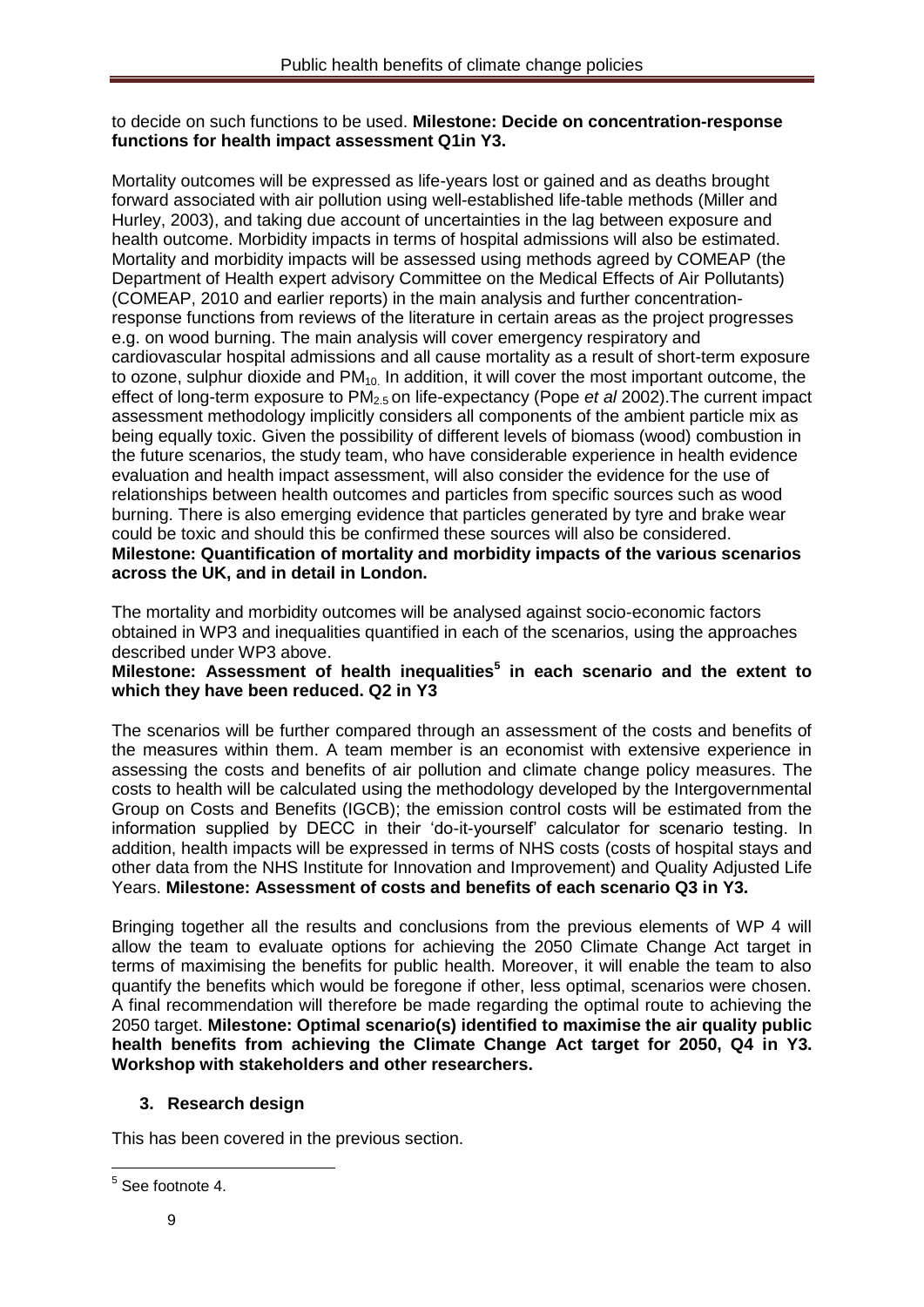## **4. Study population**

The population considered by the project is the total UK population.

## **5. Socioeconomic position and inequalities**

This has been described in Section 3 above, but it is worth re-emphasising that there is a danger in implementing some policies aimed at mitigating climate change which may disproportionally impact on poorer communities. Introducing new decentralised heating/power schemes is one example. The team has considerable expertise in assessing health inequalities and this coupled with the uniquely fine spatial resolution of the air quality modelling will allow detailed estimates of inequalities to be made along with the identification of possible mitigation measures.

### **6. Planned interventions**

The interventions are the policy options for achieving the Climate Change Act target and have been described in Section 3 above. They will span the range of potential impacts on public health from air pollution and an optimal course will be identified.

### **7. Proposed outcome measures**

The outcome measures are (i) quantified and monetised public health impacts of a series of climate change policy pathways to the 2050 Climate Change Act target (ii) an assessment of the inequalities in health and pollutant exposures inherent in the scenario pathways and (iii) a recommended scenario/pathway that maximises the benefit to public health while at the same time achieves the target in the Act.

- **8. Assessment and follow-up**
- **9. Proposed sample size**
- **10. Statistical analyses**
- **11. Ethical arrangements**

These headings are not strictly appropriate to the present project.

### **12. Research governance**

### **Project management:**

Prof. Williams will lead this interdisciplinary project with the assistance of Dr. Beevers. Both are experienced PI's and have experience in research consortia. Williams and Beevers along with Dr Walton, Dr Carslaw, Professor Anderson, Dr Pencheon, Dr Holland, Dr de Hoogh and Dr Toledano will make up the internal steering committee which will meet every 3 months. Every six months all collaborators will attend this meeting.

The project will be overseen by an Advisory Board made up of external experts. The composition will be: Chair: Prof. Roy Harrison (Chair of Environmental Health, Univ. of Birmingham), Prof. Bob Lee (Law School, Cardiff Univ.), Prof. Paul Wilkinson (London School of Hygiene and Tropical Medicine, an epidemiologist with expertise in air pollution, climate change and health inequalities), Prof. Markus Amman (International Institute for Applied Systems Analysis, Austria, an expert on emission scenarios at European and global scales for air pollutants and greenhouse gases), Prof David Simpson (University of Gothenburg, a leading modeller of air pollution on a European scale), Dr Cathryn Tonne (London School of Hygiene and tropical Medicine, expert in health inequalities and deprivation). The Board will also consist of nominated members from DoH, Transport for London, DEFRA, DECC, and DfT. The Advisory Board will meet for a kick-off meeting at the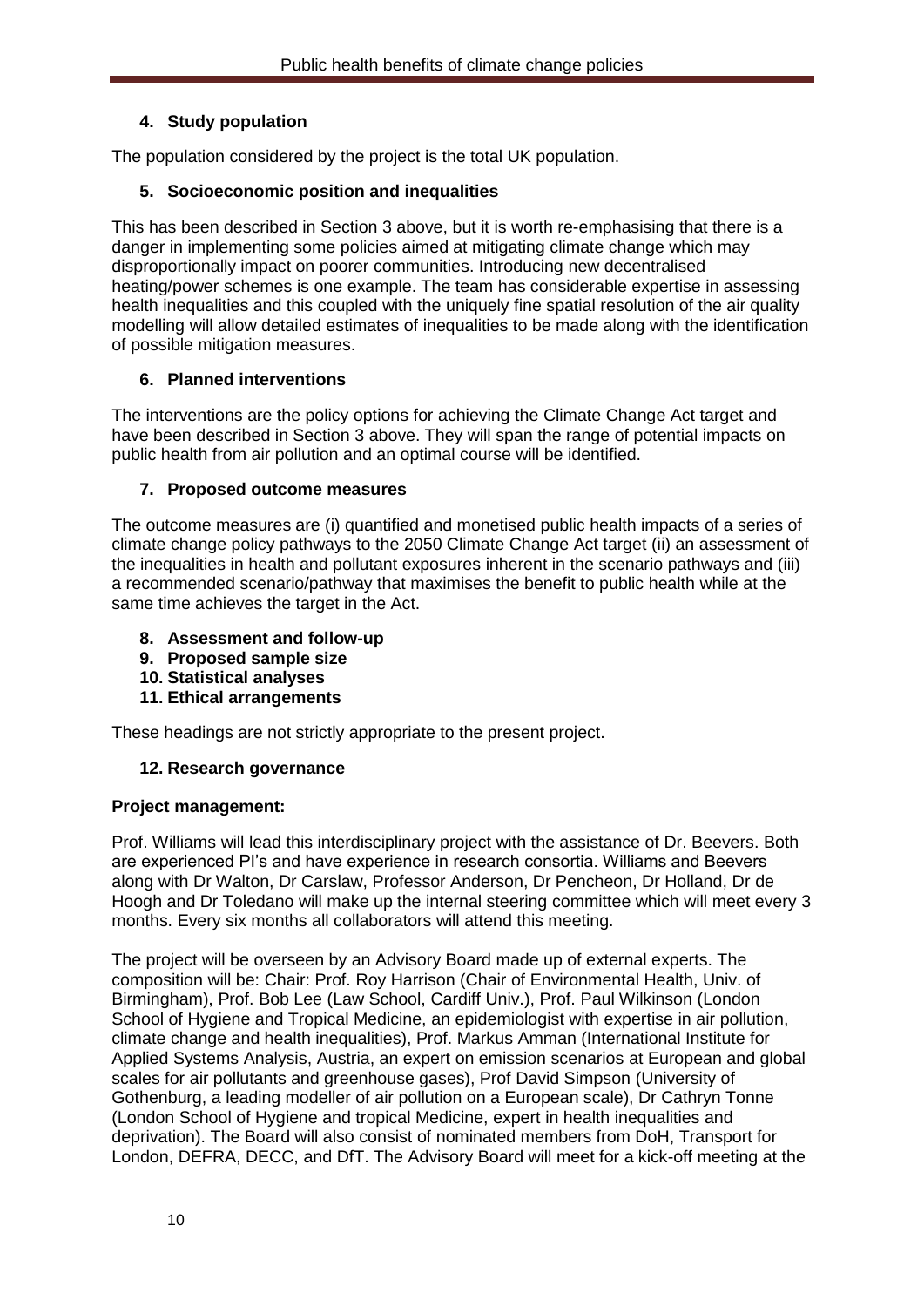start of the project and once per year thereafter, and will provide critical review and advice to the project team.

### **13. Project timetable and milestones**

The project timetable is given in Annex A; milestones are marked with an asterisk and match those given in Section 3 above.

## **14. Expertise**

Prof. Martin Williams will direct the work, act as project manager and will advise on the initial selection of scenarios and the final selection of optimal pathways.

Dr Sean Beevers will assist in project management and will direct the emission inventory and air quality modelling work.

Professor Ross Anderson will assist with project management and will advise on the epidemiological aspects of the project, including the literature reviews of concentrationresponse functions and health impact analysis. He will donate his time at no cost.

Dr David Carslaw will assist in scenario selection, emission inventory work and evaluation of model performance.

Dr Nutthida Kitwiroon will carry out the modelling work.

Dr Emily Westmoreland will assist with the modelling and will carry out the exposure calculations and the life table impact assessment.

Dr Gary Fuller will advise on impacts of wood burning emissions.

Dr Heather Walton will evaluate the literature on concentration-response functions, will oversee the life-table work and will advise on health impact assessment.

Drs Kees de Hoogh and Dr Mireille Toledano will undertake the assessment of health inequalities and health impacts.

Dr Michael Holland will calculate damage costs of health impacts, costs of control and undertake cost-benefit analysis, including uncertainty assessments.

Dr David Pencheon will advise on the public health implications of the results.

All will participate in the selection of a pathway(s) for optimum public health benefit.

### **15. Members of the Public**

The MRC-HPA Centre for Environment and Health of which King's is a part has a Community Advisory Board established to bridge the gap between the Centre's work and the wider community. It is composed of representatives from the general public, patient groups, local government, and various industries. Progress reports will be made to this group, who will also be invited to attend project meetings. A description of the project and findings in lay terms will be incorporated into the ERG website (http://www.erg.kcl.ac.uk). ERG works directly with several London local authorities and is therefore well positioned to communicate the findings of this research to them via presentations and/or via newsletters $6$ .

### **16. Justification of support required**

King's College staff (% of FTE): Prof. Martin Williams (15%); Dr Sean Beevers (10%); Dr Nutthida Kitwiroon (35%); Dr Emily Westmoreland (35%); Dr David carslaw (10%); Dr Gary Fuller (2%); Dr Heather Walton (15%).

Imperial College Staff: Dr Kees de Hoogh (5%); Dr Mireille Toledano (5%) NHS Sustainable Development Unit: Dr David Pencheon (3%). Ecometrics research & consulting: Dr Mike Holland (5%).

The largest staff time is associated with the two researchers (Drs Kitwiroon and Westmoreland) who will undertake the air quality modelling, exposure and health impact calculations which are the core of the project. The state-of-the-art models are complex and

**.** 

 $6$ This paragraph, the organisation of workshops, and the involvement of key government departments in the Advisory Board address the dissemination issue raised by the referees.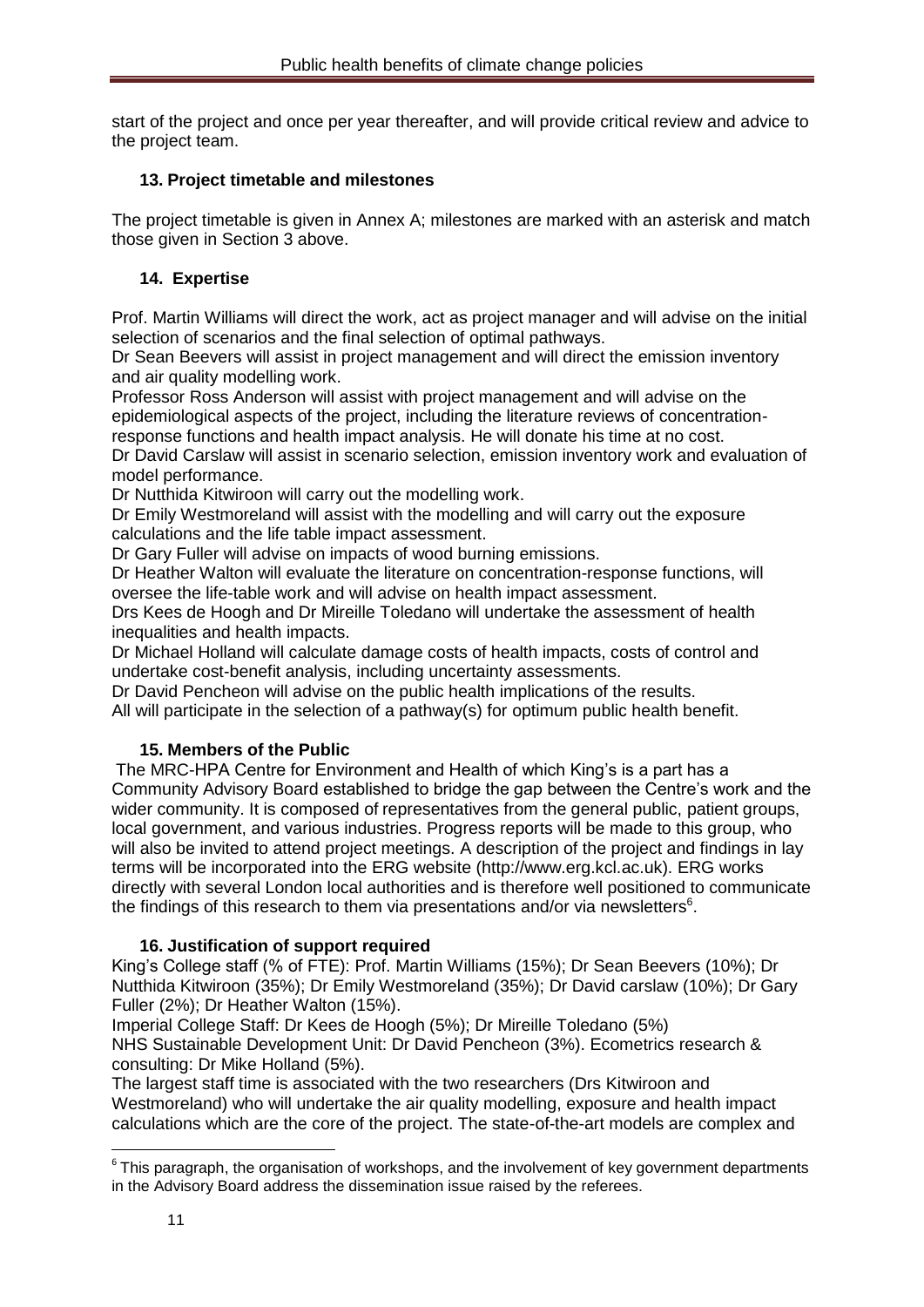have stringent requirements for large amounts of set-up time and compilation of input data. The exposure model is also at the forefront of current science in this area and requires considerable staff time to compile data and check and process output. Considerable effort will be required to spatially disaggregate the chosen emissions pathways to 2050 and given that there are several scenarios for the future year, the work in this area alone will be considerable.

Combining this with the state of the art CMAQ-urban model and Hadgem2 global models plus model run time for the associated alternative emissions pathways is also a considerable task. For example the 20x20m pollutant data in London alone results in ~30 billion records per pollutant per year, a considerable staff time and computing overhead is likely. The cost of additional computing facilities has been included in the bid to reflect this.

Finally the city wide and UK datasets will be combined with population and deprivation datasets and the life table calculations applied. This is exposure analysis at an unprecedented scale and will constitute the most comprehensive assessment of the health impacts of climate change strategy undertaken in the UK to date. The considerable support required by Dr's Kitwiroon and Westmoreland reflect the size of the task being proposed<sup>7</sup>.

## **References**

Beevers SD, Westmoreland E, de Jong MC, Williams ML, Carslaw DC. 2011.  $NO<sub>x</sub>-NO<sub>2</sub>$ emissions trends in Great Britain. Accepted by Atmospheric Environment.

Carslaw, D.C. and S.D.Beevers. 2005: Estimations of road vehicle primary  $NO<sub>2</sub>$  exhaust emission fractions using monitoring data in London, Atmospheric Environment, 39:167-177.

Carslaw, D.C. and K. Ropkins, openair — an R package for air quality data analysis. Environmental Modelling & Software, 2012, 27-28:52-61.

COMEAP (Committee on the Medical Effects of Air Pollutants), 2010, the mortality effects of long-term exposure to particulate matter air pollution in the UK, available at http://comeap.org.uk/documents/reports/128-the-mortality-effects-of-long-term-exposure-toparticulate-air-pollution-in-the-uk.html

Department of Energy and Climate Change (DECC) 2009, The UK low carbon transition plan: national strategy for climate and energy [Online]. Available from: http://www.decc.gov.uk/publications/

Department of Energy and Climate Change, The Carbon Plan: delivering our low carbon future, 2011, DECC, available at: [http://www.decc.gov.uk/en/content/cms/tackling/carbon\\_plan/carbon\\_plan.aspx](http://www.decc.gov.uk/en/content/cms/tackling/carbon_plan/carbon_plan.aspx)

Department for Environment, Food and Rural Affairs, 2010, Air pollution in a changing climate, Defra, available at http://www.defra.gov.uk/publications/2011/04/13/pb13378-airpollution/

European Environment Agency, Air quality and the ancillary benefits of climate change policies, 2006, EEA Technical report 4/2006.

Greater London Authority (GLA). 2010a.The London Atmospheric Emissions Inventory 2008. <http://data.london.gov.uk/laei-2008> Accessed 31/05/2011.

**.** 

 $^7$  These paragraphs address the request of the referees to justify the investigator time.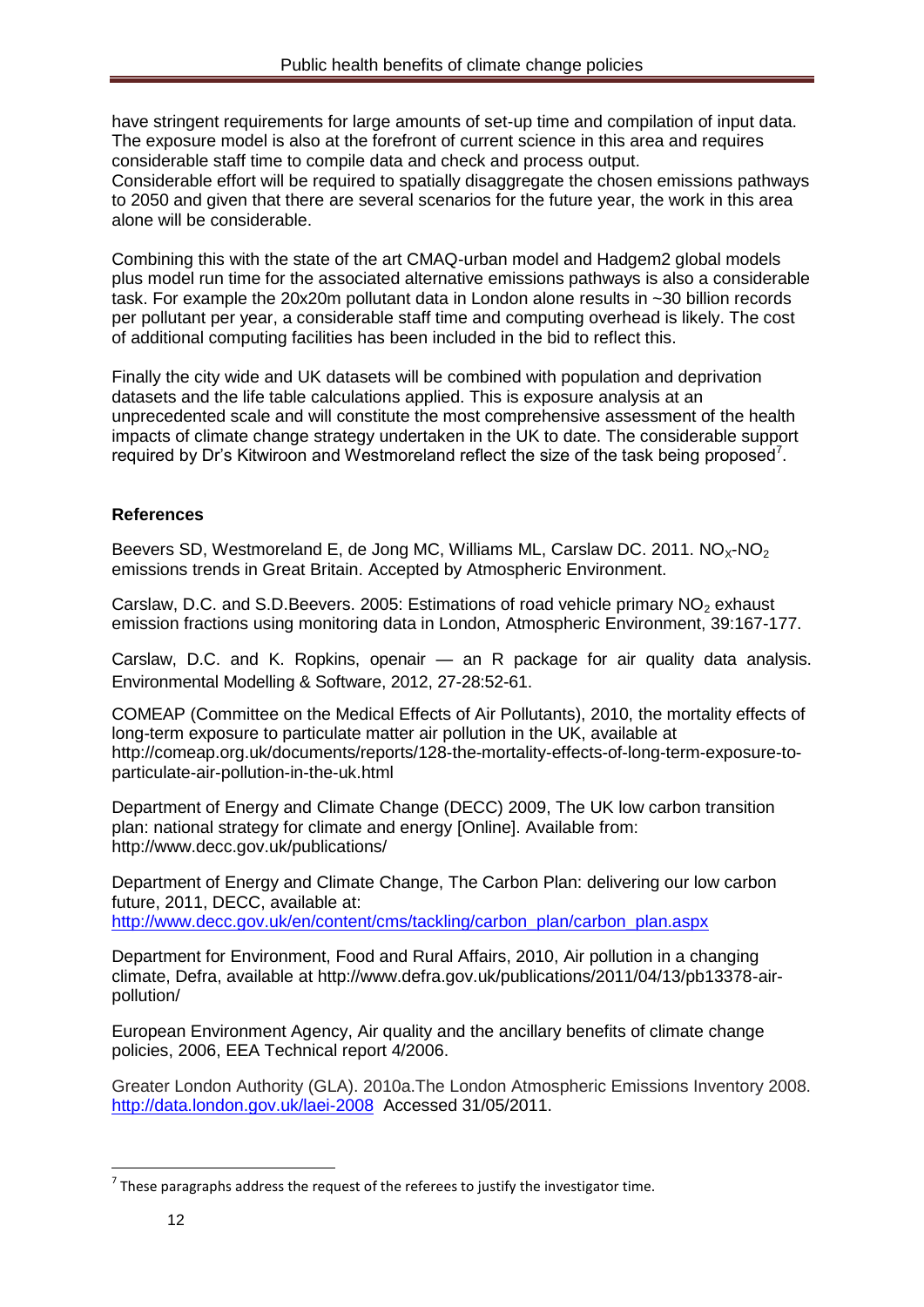Greater London Authority (GLA). 2010b. Cleaning the Air. The Mayors Air Quality Strategy. ISBN 978 1 84781 411 1.

<http://www.london.gov.uk/sites/default/files/Air%20Quality%20Strategy%20v3.pdf> Accessed 31/05/2011.

Guenther, A., C.N. Hewitt, D. Erickson, R. Fall, C. Geron, T. Graedel, P. Harley, L. Klinger, M. Lerdau, W.A. McKay, T. Pierce, B. Scholes, R. Steinbrecher, R. Tallamraju, J. Taylor and P. Zimmerman, 1995. A global model of natural volatile organic compound emissions. Journal of Geophysical Research, 100:8873–8892.

Health protection Agency (2008). The health effects of climate change in the UK, available at HOC, 2011. Air quality a follow up report. Ninth report of session 2010-2012. House of Commons Environmental Audit Committee, report No 1024. Volume 1[.http://www.hpa.org.uk/NewsCentre/NationalPressReleases/2008PressReleases/080212Cli](http://www.hpa.org.uk/NewsCentre/NationalPressReleases/2008PressReleases/080212ClimateChange/) [mateChange/](http://www.hpa.org.uk/NewsCentre/NationalPressReleases/2008PressReleases/080212ClimateChange/)

House of Commons, Environmental Audit Committee report, Air Quality: A follow-up report, November 2011.

Kelly FJ, Anderson HR, Armstrong B, Atkinson RW, Barratt B, Beevers SD, Mudway IS, Green D, Derwent RG, Tonne C, Wilkinson P. 2011. The impact of the Congestion Charging Scheme on air quality in London. Health Effects Institute [\(http://pubs.healtheffects.org/view.php?id=358\)](http://pubs.healtheffects.org/view.php?id=358).

Mazzi E A and Dowlatabadi H, Air quality impacts of climate mitigation:UK policy and passenger vehicle choice, ES&T, 2007, 41:387-392.

Miller BG., Hurley JF. 2003. Life table methods for quantitative impact assessments in chronic mortality: *J Epidemiol Community Health*; **57**: 200-206 doi:10.1136/jech.57.3.200

Murrells TP, Passant NR, Thistlethwaite G, Wagner A, Li Y, Bush T, Norris J, Walker C, Stewart RA, Tsagatakis I, Whiting R, Conolly C, Okamura S, Peirce M, Sneddon S, Webb J, Thomas J, MacCarthy J, Choudrie S, Brophy N. 2010. UK Emissions of Air Pollutants 1970 to 2008. Report produced for Department for Environment, Food and Rural Affairs (DEFRA). http://uk-air.defra.gov.uk/reports/cat07/1009030925\_2008\_Report\_final270805.pdf. [Accessed 31/05/2011.](http://uk-air.defra.gov.uk/reports/cat07/1009030925_2008_Report_final270805.pdf.%20Accessed%2031/05/2011)

Nemet, G.F. Holloway, T. & Meier, P. Implications of incorporating air-quality co-benefits into climate change policy making. Env. Res. Letters. 2010: 5:1-9.

Netherlands Environmental Assessment Agency, Co-benefits of climate policy, PBL report 500116005, 2009.

Pope C A, et al,2002. Lung cancer, cardiopulmonary mortality, and long-term exposure to fine particulate air pollution. J. Am. Med. Assoc. 287:1132–1141.

Rypdal K et al, Climate and air quality-driven scenarios of ozone and aerosol precursor abatement, Env. Sci. And Policy 2009, 12:855-869.

Sanderson, M.G., Emission of isoprene, monoterpenes, ethene and propene by vegetation, 2002, Hadley Centre Technical Note 40, UK Meteorological Office.

Smith, K R et al, Public health benefits of strategies to reduce greenhouse gas emissions: health implications of short-lived greenhouse pollutants, 2009. The Lancet, 374(9707): 2091-2103.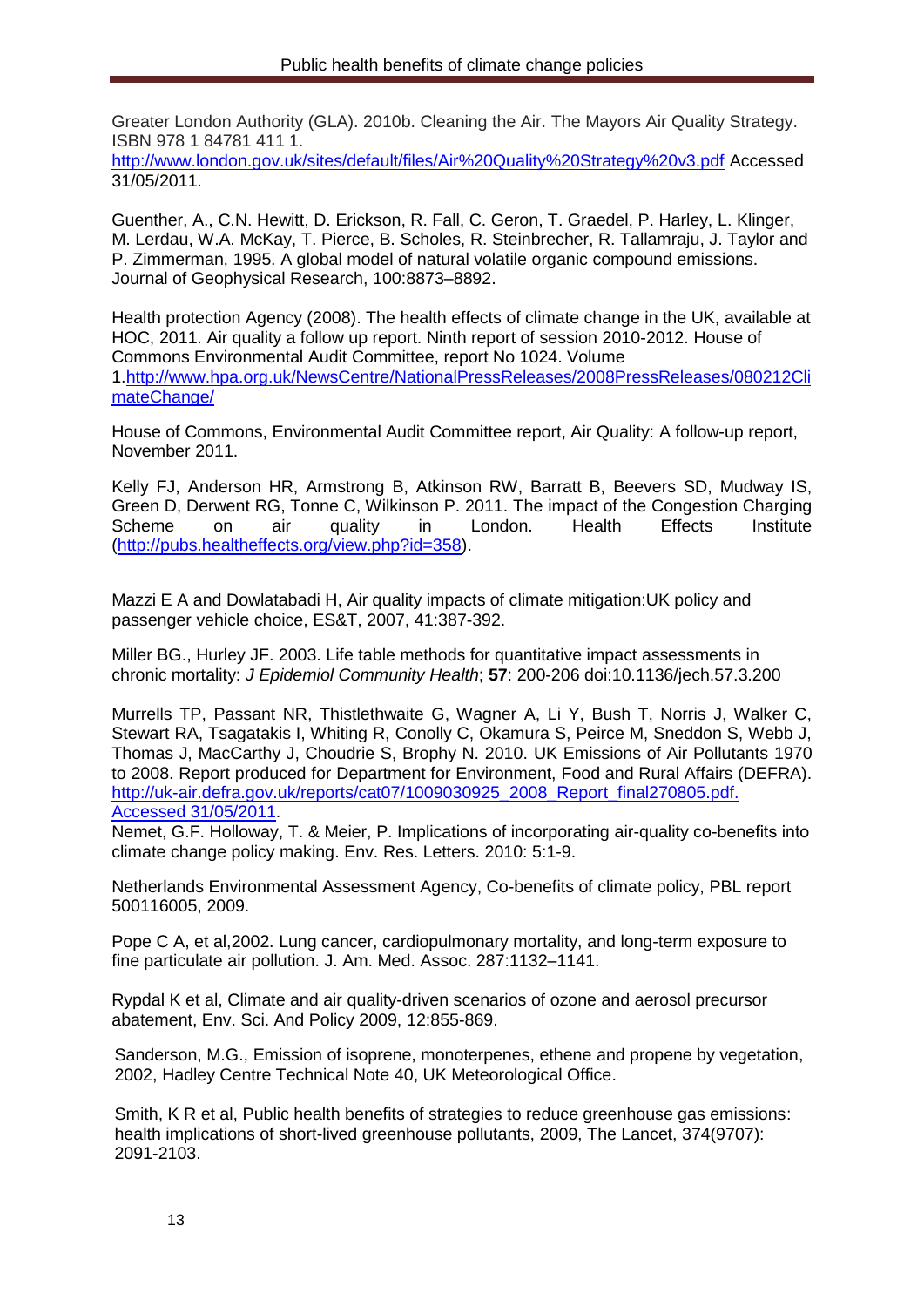Stern, N, The economics of climate change, HM Treasury, London, 2006.

Tonne C, Beevers S D, Armstrong B G, Kelly F J, Wilkinson P. Air pollution and mortality benefits of the London Congestion Charge: spatial and socioeconomic inequalities. Occup Environ Med 2008;65:620-627.

Tonne C, Beevers SD, Kelly FJ, Jarup L, Wilkinson P, Armstrong B. An approach for estimating the health effects of changes over time in air pollution: an illustration using cardio-respiratory hospital admissions in London. Occup Environ Med, 2010;67:422-427.

United Nations Environment Programme/World Meteorological Organisation, 2011, Integrated assessment of black carbon and tropospheric ozone: Summary for decision makers, UNEP/WMO, Nairobi/Geneva.

van Vuuren D P et al, Exploring the ancillary benefits of the Kyoto Protocol for air pollution in Europe, Energy Policy, 2006,34:444-460.

Walsh M P, Ancillary benefits for climate change mitigation and air pollution control in the world's motor vehicle fleets, Ann. Rev. Public Health, 2008, 29:1-9.

Wilkinson P, Smith K R, Beevers S D, Tonne C, Oreszczyn T. Energy, energy efficiency, and the built environment. The Lancet. Volume 370, Issue 9593, 29 September 2007-5 October 2007, Pages 1175-1187.

Wilkinson P, Smith K R, Beevers S, Tonne C, Oreszczyn T, 2007, Energy, energy efficiency, and the built environment, The Lancet, 370:1175-1187.

Williams M L, UK air quality in 2050-synergies with climate change policies, Env. Sci. Policy, 2007, 10:169-175.

Woodcock J, et al., Impact on Public Health effects of Strategies to Reduce Greenhouse Gas Emissions: Urban Land Transport, 2009, The Lancet 374:1930-43.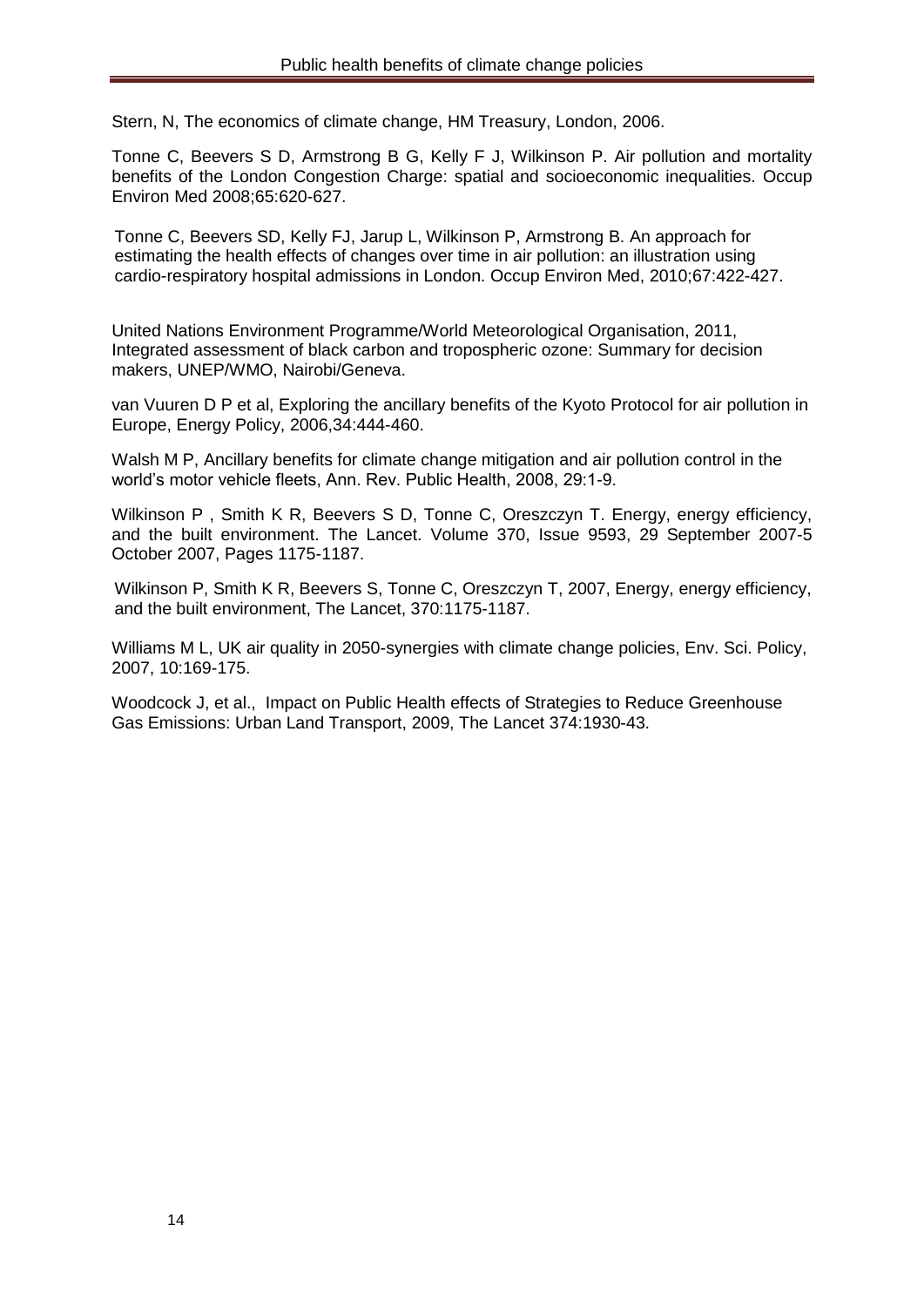Annex A. Timetable for project. Asterisks denote end of task and deliverable product. Grey shading denotes duration of activity.

| Year                                               | Lead/co-  | Year |                |                |        | Year           |                |                |        | Year 3 |                |                |    |
|----------------------------------------------------|-----------|------|----------------|----------------|--------|----------------|----------------|----------------|--------|--------|----------------|----------------|----|
|                                                    | worker    | 1    |                |                |        | $\overline{2}$ |                |                |        |        |                |                |    |
| Quarter                                            |           | Q1   | Q <sub>2</sub> | Q <sub>3</sub> | Q4     | Q1             | Q <sub>2</sub> | Q <sub>3</sub> | Q4     | Q1     | Q <sub>2</sub> | Q <sub>3</sub> | Q4 |
| WP1 Scenarios, emissions, meteorology and          | MW/SB/DC  |      |                |                |        |                |                |                |        |        |                |                |    |
| model set-up                                       | <b>MH</b> |      |                |                |        |                |                |                |        |        |                |                |    |
| WP 1.1 Assess scenarios and prepare                | MW/DC/SB/ |      | $\ast$         |                |        |                |                |                |        |        |                |                |    |
| candidates to model-number of scenarios to         | <b>MH</b> |      |                |                |        |                |                |                |        |        |                |                |    |
| be determined at this stage <sup>8</sup> and agree |           |      |                |                |        |                |                |                |        |        |                |                |    |
| uncertainty analysis.                              |           |      |                |                |        |                |                |                |        |        |                |                |    |
| WP 1.2 On basis of WP1.1 prepare gridded           | SB/EW     |      |                |                | $\ast$ |                |                |                |        |        |                |                |    |
| emission inventories for UK and Europe             |           |      |                |                |        |                |                |                |        |        |                |                |    |
| WP1.3 Current/base year met data and               | SB/NK     |      |                |                | $\ast$ |                |                |                |        |        |                |                |    |
| prepare future 2050 met data                       |           |      |                |                |        |                |                |                |        |        |                |                |    |
|                                                    |           |      |                |                |        |                |                |                |        |        |                |                |    |
| WP 2 Modelling of current and future               | SB/NK/EW  |      |                |                |        |                |                |                |        |        |                |                |    |
| pollutant concentrations                           |           |      |                |                |        |                |                |                |        |        |                |                |    |
| WP 2.1 Model PM, NO2 and ozone at UK scale         | NK/EW     |      |                |                |        |                |                |                | $\ast$ |        |                |                |    |
| for scenarios selected under WP 1.1 and 1.2.       |           |      |                |                |        |                |                |                |        |        |                |                |    |
| WP 2.2 Fine scale urban model for each             | SB/NK/EW  |      |                |                |        |                |                |                | $\ast$ |        |                |                |    |
| pollutant and emission scenario                    |           |      |                |                |        |                |                |                |        |        |                |                |    |
|                                                    |           |      |                |                |        |                |                |                |        |        |                |                |    |
| <b>WP 3 Exposure modeling</b>                      |           |      |                |                |        |                |                |                |        |        |                |                |    |
| WP 3.1 Modelling of population exposures at        | EW/NK     |      |                |                |        |                |                |                |        | $\ast$ |                |                |    |
| 9km resolution for UK and post-code/20m            |           |      |                |                |        |                |                |                |        |        |                |                |    |
| level in London. Also using hybrid model and       |           |      |                |                |        |                |                |                |        |        |                |                |    |
| time-activity data in London to model              |           |      |                |                |        |                |                |                |        |        |                |                |    |

<sup>&</sup>lt;u>and the scenarios will include a 'do nothing'</u> case, ie no Climate Change Act target, a scenario with target and maximum feasible air pollution reductions, a scenario with and the Scenario with example at the scenario wit minimal air pollution reductions and a 'central' scenario. Depending on the emissions obtained from these scenarios, more than one 'central' scenario might be chosen.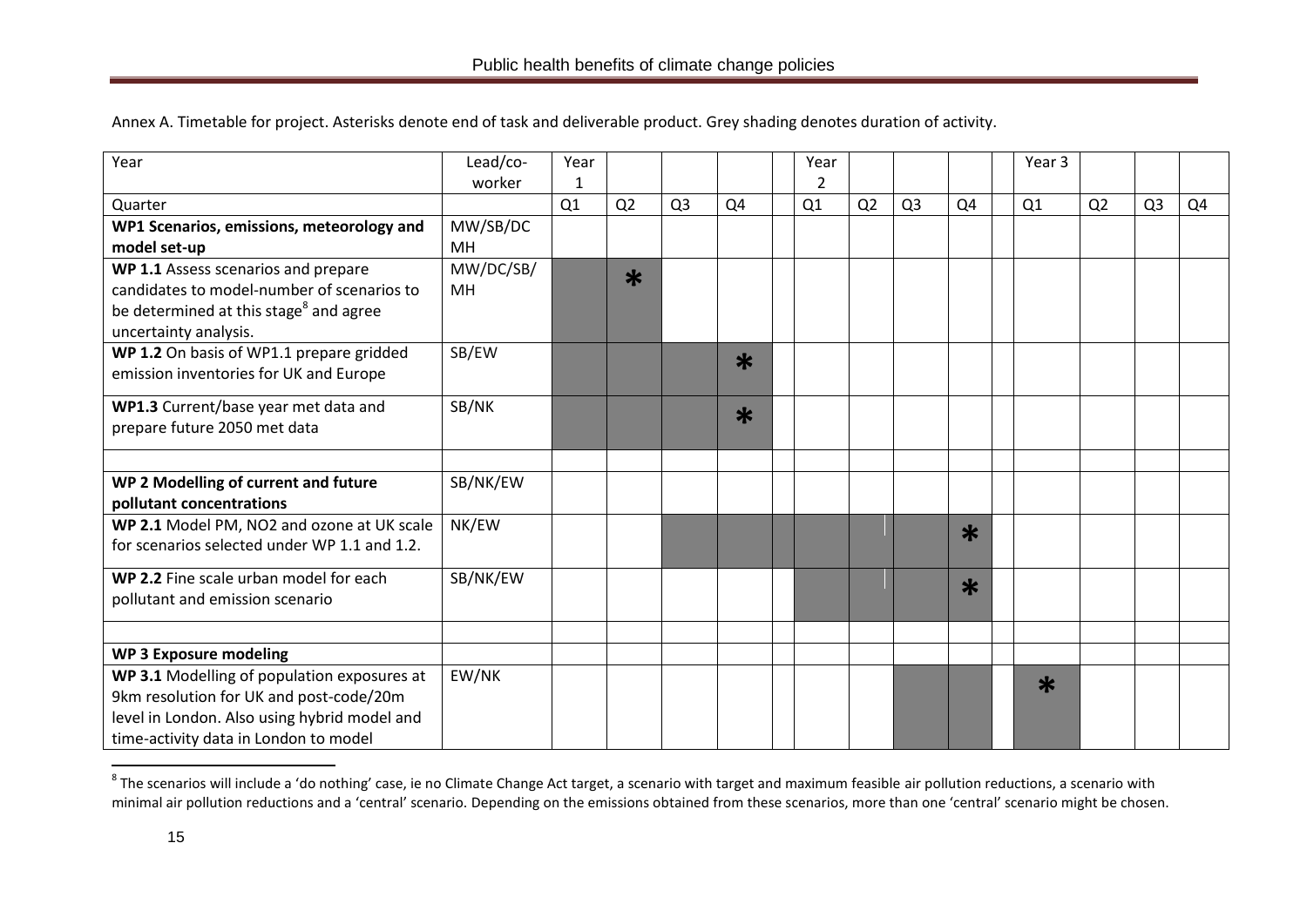| personal exposures.                            |            |  |  |  |  |  |        |        |        |        |
|------------------------------------------------|------------|--|--|--|--|--|--------|--------|--------|--------|
| WP 3.2 Assessment of inequalities in           | SB/HW/MW   |  |  |  |  |  |        | $\ast$ |        |        |
| pollutant exposures in urban centres in the    |            |  |  |  |  |  |        |        |        |        |
| various scenarios                              |            |  |  |  |  |  |        |        |        |        |
|                                                |            |  |  |  |  |  |        |        |        |        |
| WP 4 Public health outcomes from life-table    | <b>HW</b>  |  |  |  |  |  |        |        |        |        |
| calculations and optimal scenario              |            |  |  |  |  |  |        |        |        |        |
| identification                                 |            |  |  |  |  |  |        |        |        |        |
| WP 4.1 Continuing appraisal of literature      | <b>HW</b>  |  |  |  |  |  | $\ast$ |        |        |        |
| developments in concentration-response         |            |  |  |  |  |  |        |        |        |        |
| functions and final choice for calculation     |            |  |  |  |  |  |        |        |        |        |
| WP 4.2 Life-table calculations of loss of life | EW/NK/HW   |  |  |  |  |  |        | $\ast$ |        |        |
| expectancy across the UK population,           |            |  |  |  |  |  |        |        |        |        |
| estimates of deaths brought forward and        |            |  |  |  |  |  |        |        |        |        |
| morbidity, as informed by WP 4.1               |            |  |  |  |  |  |        |        |        |        |
| WP 4.3 Assessment of effect of policies on     | KdeH/MT/H  |  |  |  |  |  |        | $\ast$ |        |        |
| inequalities in health outcomes                | W/MW/SB    |  |  |  |  |  |        |        |        |        |
| WP 4.4 Assessment of costs and benefits of     | MH/KdeH/SB |  |  |  |  |  |        |        |        |        |
| the scenarios in relation to health outcomes   |            |  |  |  |  |  |        |        | $\ast$ |        |
|                                                |            |  |  |  |  |  |        |        |        |        |
| WP 4.5 Identify optimal scenario for public    | MW/HW/SB/  |  |  |  |  |  |        |        |        | $\ast$ |
| health while achieving the Climate Change Act  | <b>DC</b>  |  |  |  |  |  |        |        |        |        |
| target. Workshop to disseminate results.       |            |  |  |  |  |  |        |        |        |        |